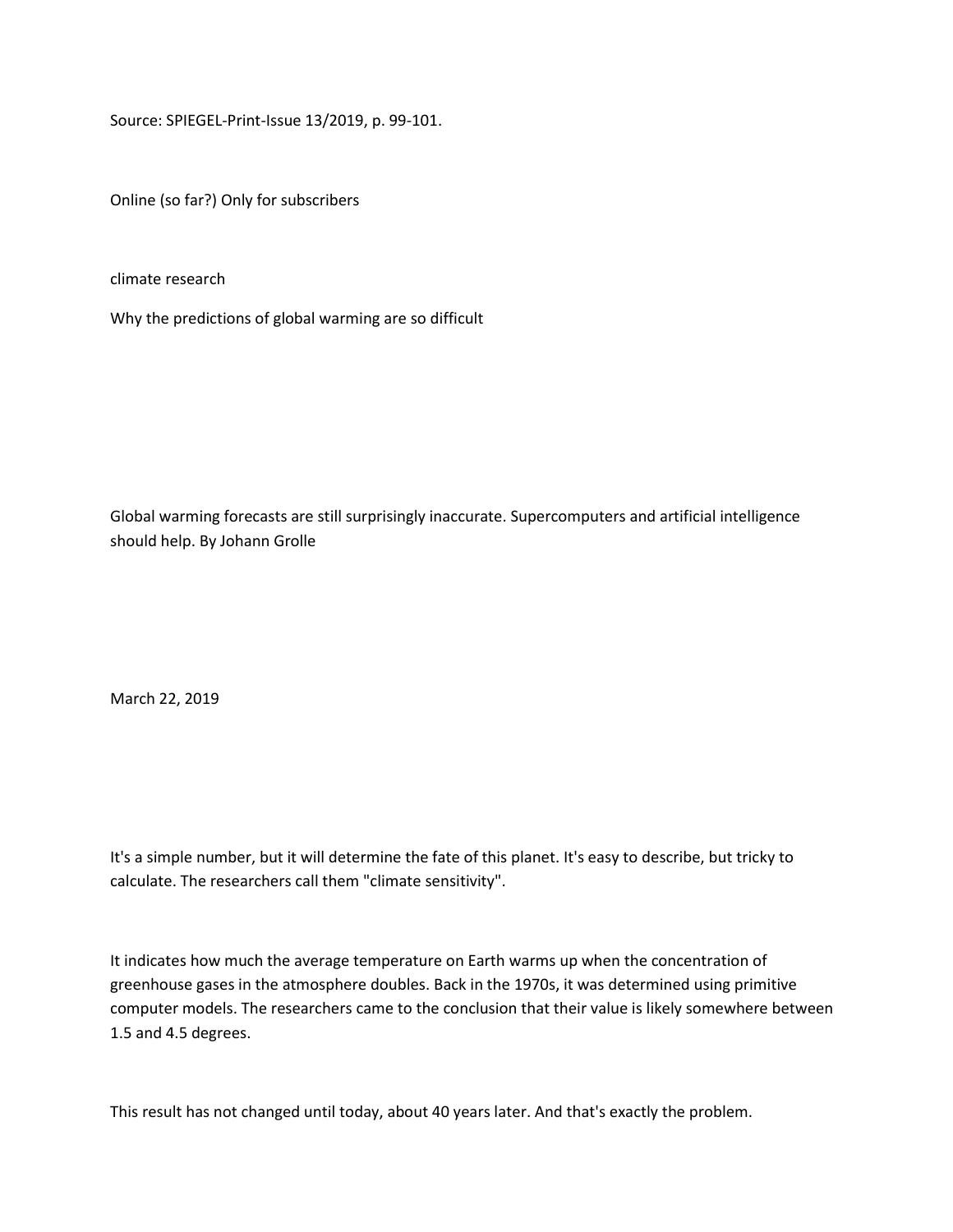The computational power of computers has risen many millions of dollars, but the prediction of global warming is as imprecise as ever. "It is deeply frustrating," says Bjorn Stevens of the Hamburg Max Planck Institute for Meteorology.

For more than 20 years he has been researching in the field of climate modeling. He has seen how the model earth, on which scientists simulate the climate, has become more and more complicated and realistic. The researchers started ocean currents in the oceans and made forests grow on the continents. Stevens has itself contributed a lot to the progress. And yet he had to admit again and again that his guild, as far as the prediction of climate change is concerned, is stagnant.

It is not easy to convey this failure to the public. Stevens wants to be honest, he does not want to cover up any problems. Nevertheless, he does not want people to think that the latest decades of climate research have been in vain.

"The accuracy of the predictions has not improved, but our confidence in them has grown," he says. The researchers have examined everything that might counteract global warming. "Now we are sure: she is coming."

That's exactly what Stevens says was the message politicians needed to agree on the Paris Climate Agreement. "We have made a decisive contribution," he says.

However, in order to prepare for the future, the models of the climate researchers were not suitable. As a decision-making aid in the construction of dykes and drainage channels they are unsuitable. "Our computers do not even predict with certainty whether the glaciers in the Alps will increase or decrease," explains Stevens.

The difficulties he and his fellow researchers face can be summed up in one word: clouds. The mountains of water vapor slowly moving across the sky are the bane of all climate researchers.

First of all, it is the enormous diversity of its manifestations that makes clouds so unpredictable. Sometimes they form delicate stripes, sometimes they drift in flocks of bulky shapes, or they pile up to kilometer-high weather fronts. Some float high up in the sky as translucent veils, others merge into a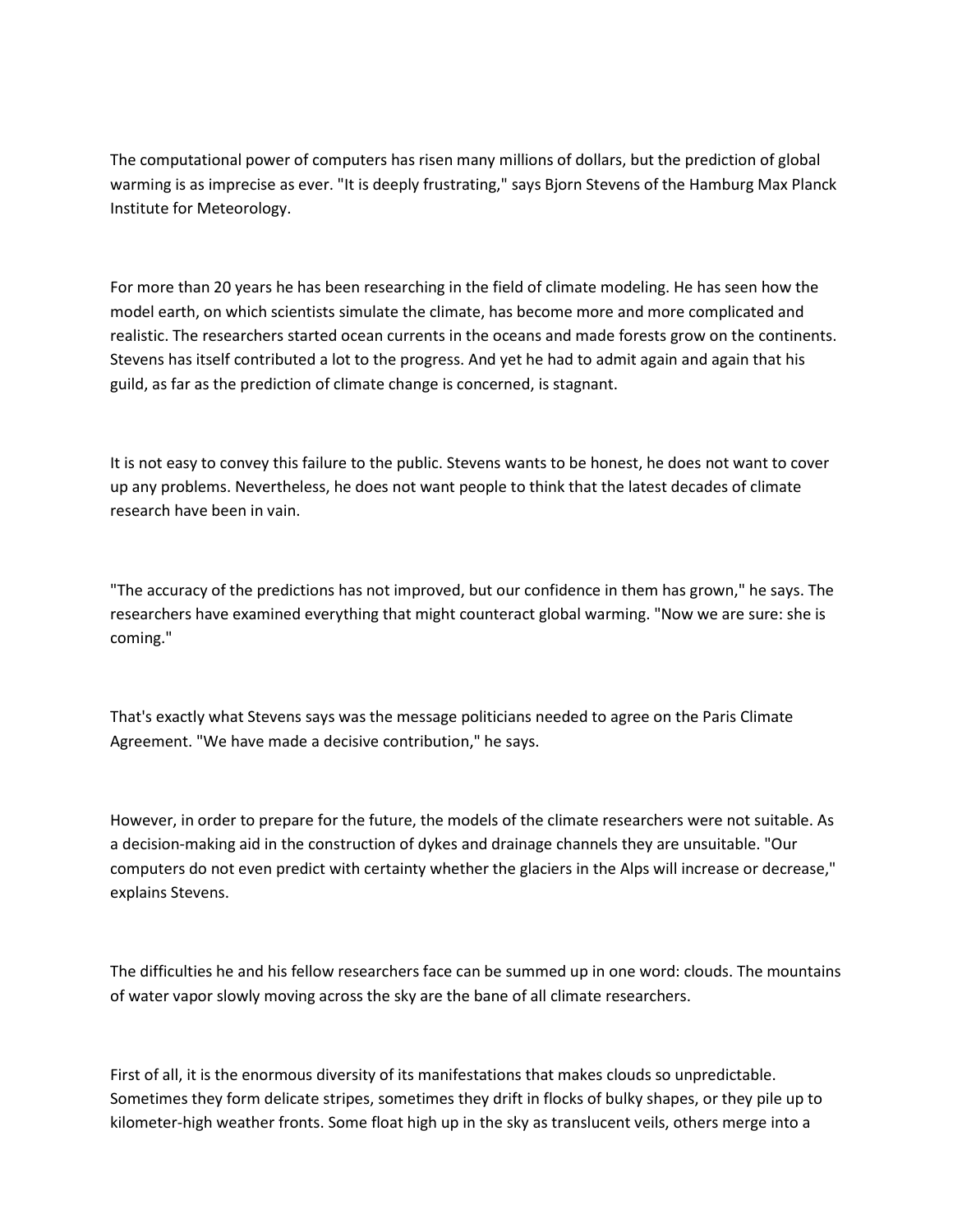dense, low-hanging ceiling. And they also differ in their composition: some consist of tiny water droplets, others contain many small grains of ice.

Each of these types of clouds has a different effect on the climate. And above all: they have a strong effect.

Even laymen know the effect. As soon as a cloud moves in front of the sun, it gets cooler. Conversely, in winter the clouds are often like a cover over the land, keeping the heat on the ground.

Simulating natural processes in the computer is always particularly sensitive when small causes produce great effects. For no other factor in the climatic events, this is as true as for the clouds. All the clouds in the sky taken together, condensed into water, would cover the earth with a film just 0.1 millimeters thick. This tiny amount of water is enough to affect the climate massively.

This is illustrated by another figure: if the proportion of low-hanging clouds on earth also fell by only four percentage points, it would suddenly be two degrees warmer worldwide. The overall temperature effect, which was considered just acceptable in the Paris Agreement, is thus caused by four percent of a 0.1 millimeter thin layer - no wonder that binding predictions are not easy to make.

In addition, the formation of clouds depends heavily on the local conditions. The weather kitchen is determined by vertebrae that measure a few kilometers, often only a few hundred meters or less. But even the most modern climate models, which indeed map the entire planet, are still blind to such small-scale processes.

Scientists' model calculations have become more and more complex over the past 50 years, but the principle has remained the same. Researchers are programming the earth as faithfully as possible into their computers and specifying how much the sun shines in which region of the world. Then they look how the temperature on their model earth adjusts itself.

The large-scale climatic events can represent them quite well in this way. Deep-pressure vortices drag across the North Atlantic in model, as in reality, and India is ravaged by the rainy monsoon all summer.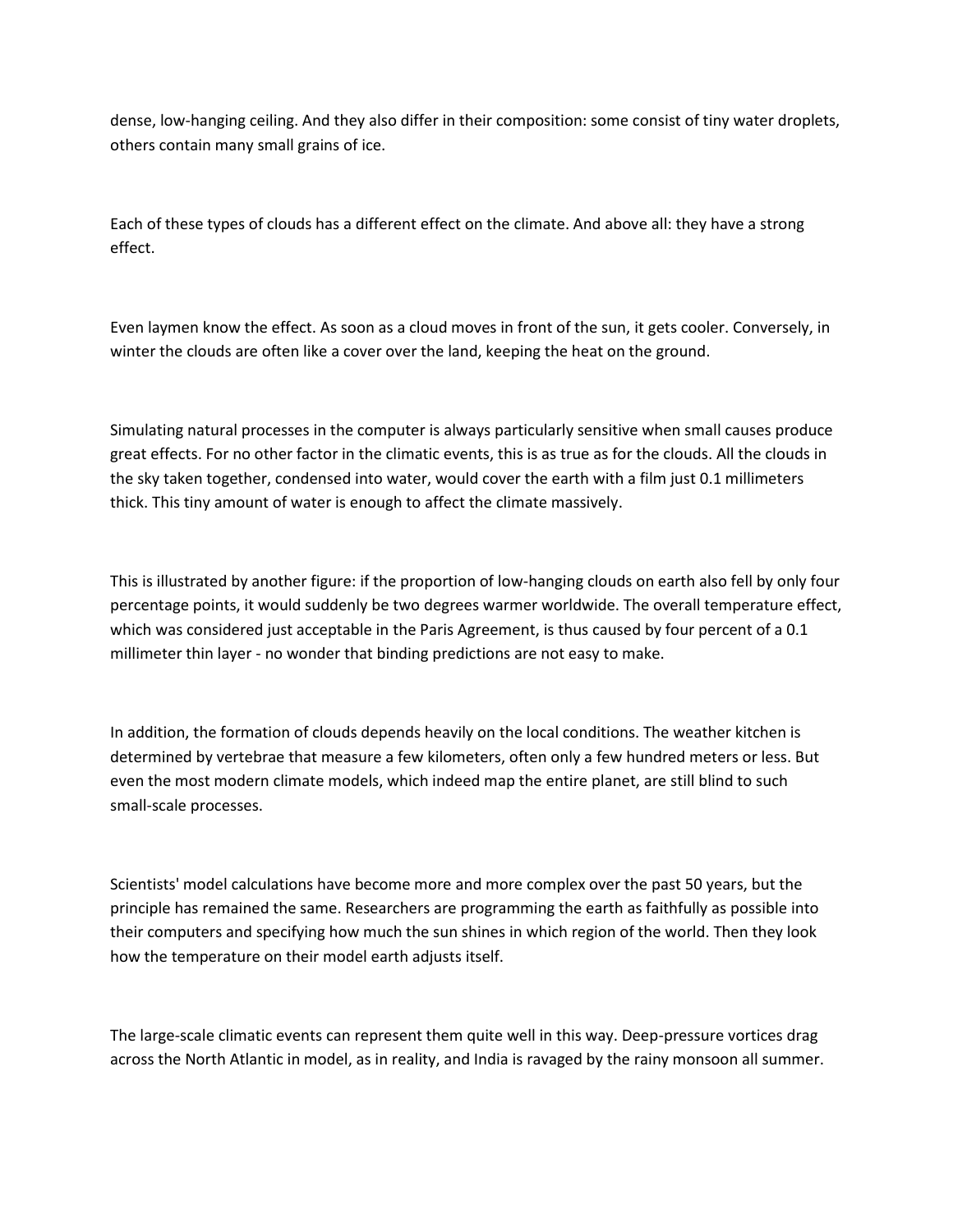However, problems are caused by the small-scale details: the air turbulence above the sea surface, for example, or the wake vortices that leave mountains in the passing fronts. Above all, the clouds: The researchers can not evaporate the water in their models, rise and condense, as it does in reality. You have to make do with more or less plausible rules of thumb.

"Parametrization" is the name of the procedure, but the researchers know that, in reality, this is the name of a chronic disease that has affected all of their climate models. Often, they deliver drastically divergent results. Arctic temperatures, for example, are sometimes more than ten degrees apart in the various models. This makes any forecast of ice cover seem like mere coffee grounds reading.

"We need a new strategy," says Stevens. He sees himself as obliged to give better decision support to a society threatened by climate change. "We need new ideas," says Tapio Schneider from Caltech in Pasadena, California.

Schneider researches as a German in America, just as Stevens researches as an American in Germany. Both know each other from study times. Both feel called to crack the puzzle of the clouds. But they disagree which way will lead to the goal. They quarreled about this question.

Together with colleagues from the Jet Propulsion Laboratory and the MIT, Caltech climatologist Schneider has forged a researcher alliance. Their goal: to build the "air conditioning machine". This is what Schneider and his colleagues call their new computer model, which is primarily intended to target the most insidious cloud genre: the stratocumuli.

It is the most common type of cloud on earth. Especially in the subtropics stratokumuli hang in many places in closed ceilings deep over the oceans. For the climate, they are of paramount importance. They are a kind of thermostat of the earth.

Stratocumulus clouds reflect a large part of the incoming sunlight, so they have a strong cooling effect. In the sky over the subtropical oceans, for example, one of the most important parameters of the world temperature is that when new stratocumulus clouds form here, it becomes colder on earth - and warmer when they dissolve.

But just this cloud type is arithmetically very difficult to get a grip on. Because the stratocumulus dynamics is determined by small-scale turbulence. If you want to simulate these faithfully, you need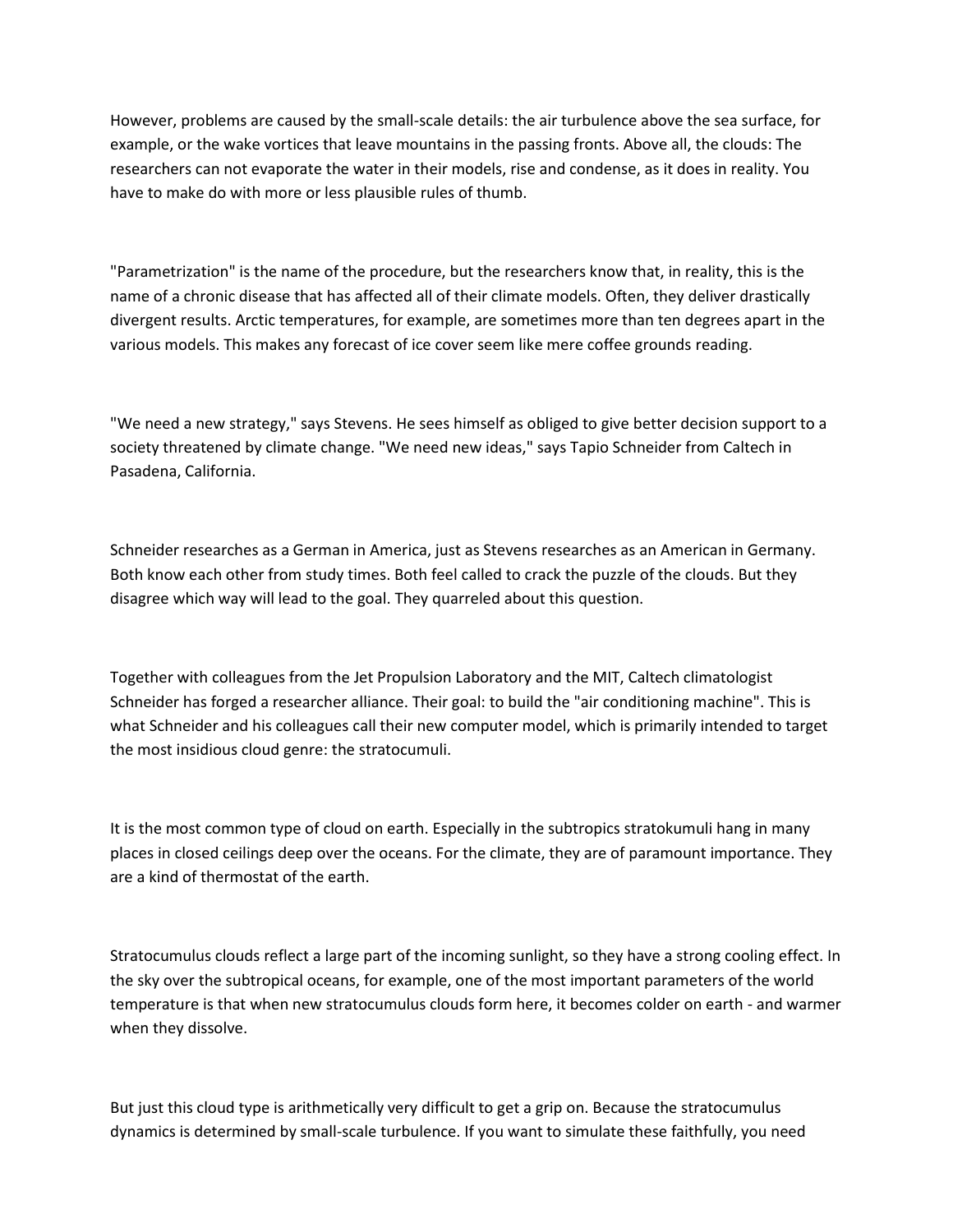calculation models with a few meters resolution. "That's far beyond the capabilities of today's computers," says Schneider. "If we wait until the necessary computing capacity is available, the climate change we want to predict will have happened long ago."

He hopes to be able to shorten the way with his air conditioning machine. He wants to teach the computer to simulate a few regions of the earth with high resolution, and then to feed these results into large-scale models. The time is ripe, he says. For the first time, the computers are powerful enough to interlock small and large-scale simulations.

Artificial Intelligence (AI) is designed to facilitate this highly complex task. In fact, it might seem that the challenges of climate research are perfect for the application of AI systems. For the meteorologists provide huge data convolutions in which the computers could independently search for patterns. This is precisely the strength of the AI programs, which are also used for facial recognition, for example.

So far, however, the results have been disappointing. Computers have been struggling to recognize patterns learned from today's climate in the future. Also missing are important data, such as the humidity and the currents within the clouds. Schneider, however, believes he knows how to circumvent such problems.

Stevens wishes his friend in Pasadena good luck with his air conditioning machine. "We can use any progress," he says. He does not really believe in a breakthrough. Stevens, too, has long been concerned with the stratocumulus problem and has come to the conclusion that it is currently not cracking with climate models.

The Hamburg Max Planck researcher has therefore turned to another type of cloud, the cumulonimbus. These are mighty thunderclouds, which at times, dark and threatening, rise higher than any mountain range to the edge of the stratosphere.

Although this type of cloud has a comparatively small influence on the average temperature of the earth, Stevens explains. Because they reflect about as much solar radiation into space as they hold on the other hand from the earth radiated heat. But cumulonimbuses are also an important climatic factor. Because these clouds transport energy. If their number or their distribution changes, this can contribute to the displacement of large weather systems or entire climatic zones.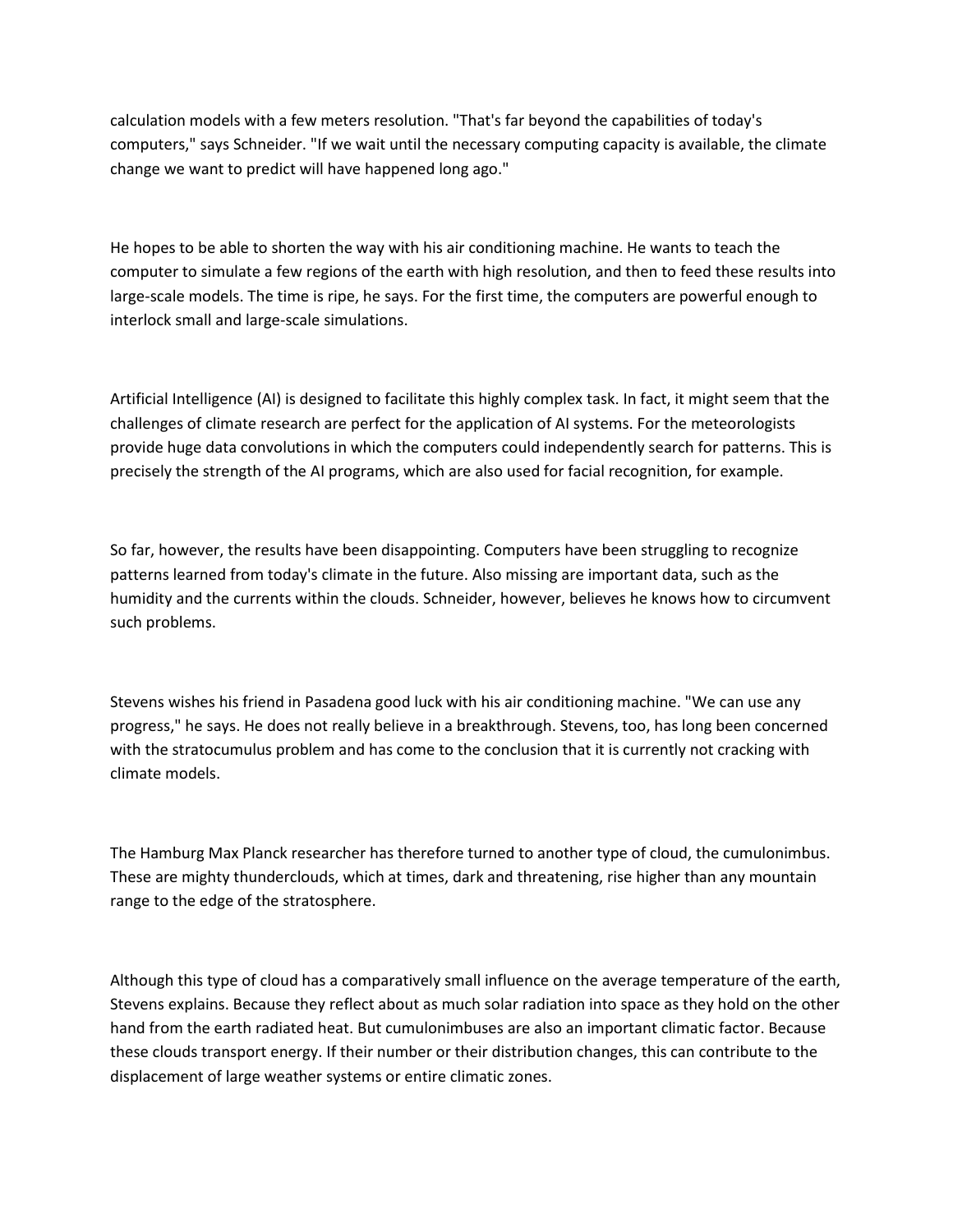Above all, one feature makes Stevens' powerfully spectacular cumulonimbus clouds interesting: They are dominated by powerful convection currents that swirl generously enough to be predictable for modern supercomputers. The researcher has high hopes for a new generation of climate models that are currently being launched.

While most of its predecessors put a grid with a resolution of about one hundred kilometers over the ground for calculations, these new models have reduced the mesh size to five or even fewer kilometers. To test their reliability, Stevens, together with colleagues in Japan and the US, carried out a first comparison simulation.

It turned out that these models represent the tropical storm systems quite well. It therefore seems that this critical part of the climate change process will be more predictable in the future. However, the simulated period was initially only 40 days. "40 days and 40 nights, for climate researchers has the symbolic value," says the Hamburg researchers - so long drove Noah with the ark through the flood. But, of course, Stevens knows that to portray climate change, he has to run the models for 40 years. Until then it is still a long way.

Global forecasts from Pasadena, regional from Hamburg - it would be nice if everything worked out as the two opponents imagine. For the time being, however, it is only certain that mankind will have to wait for some time for more concrete climate forecasts.

And even if the clouds someday comply with the equations of the researchers, will the world be safe from surprises? Neither researcher can give the all-clear. "We enter uncharted territory," says Schneider. "There are no certainties."

He has just calculated what happens if the stratocumulus clouds over the subtropical oceans should dissolve over a large area. According to his model calculations, this would only happen with a carbon dioxide concentration of 1200 ppm. This value is three times that of today, even in the darkest greenhouse scenarios it is unlikely to be reached.

Nevertheless, Schneider was surprised when he saw the cloud cover over the Pacific and Atlantic evaporate in his model and the world temperature climbed unstoppably - by a full eight degrees. "There seems to be a nonlinearity there that we did not know before," he says. "This shows how poorly the stratocumuli have been understood so far."